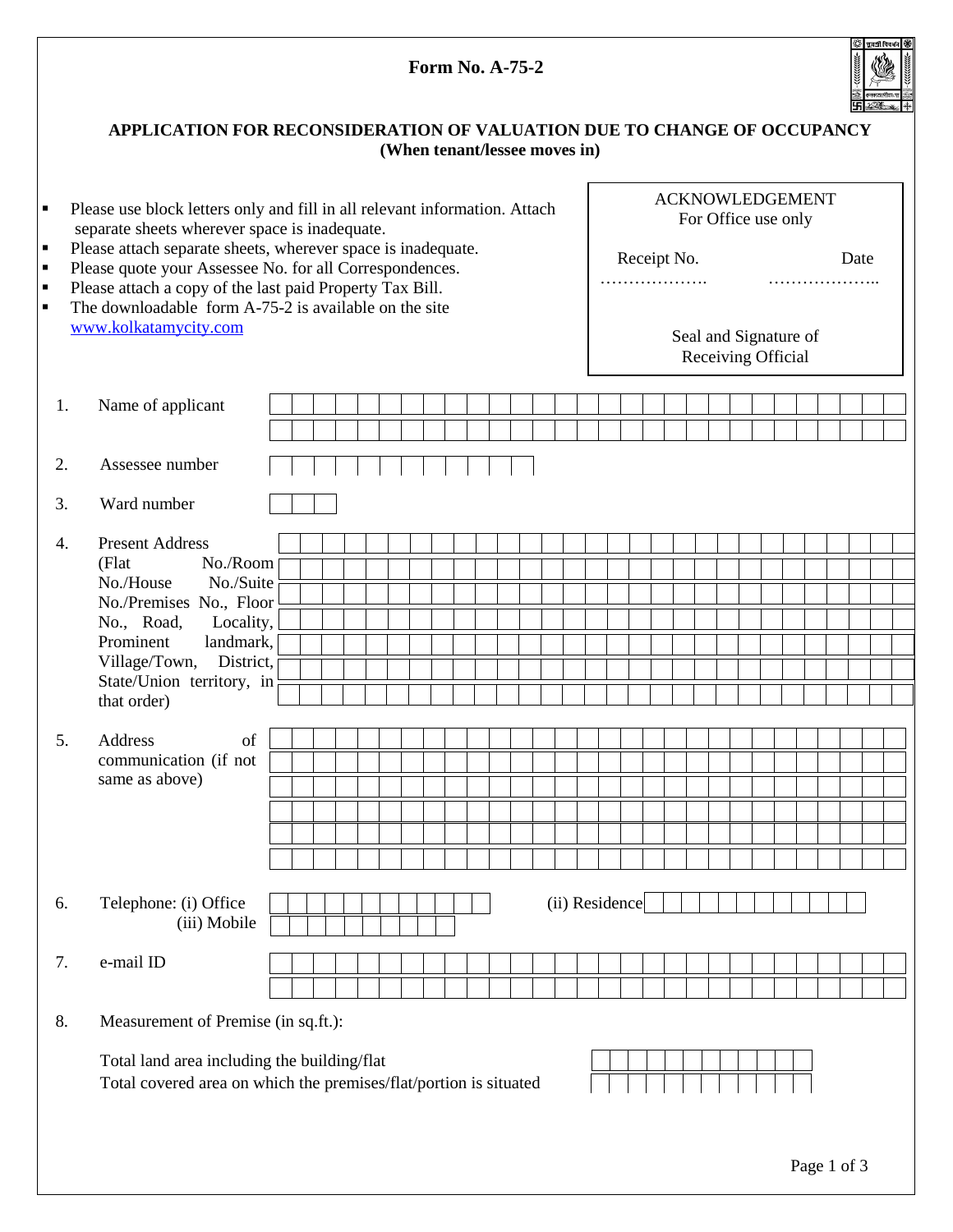|     | Floor/carpet area of the flat <sup>1</sup><br>Area of closed garage / car parking space<br>Area of open garage / car parking space                                                                                                                          |
|-----|-------------------------------------------------------------------------------------------------------------------------------------------------------------------------------------------------------------------------------------------------------------|
| 9.  | Details of tenant who has moved in (Please attach copies of all agreements)                                                                                                                                                                                 |
|     | Name of tenant                                                                                                                                                                                                                                              |
|     | Details of Monthly Rent (in Rupees)                                                                                                                                                                                                                         |
|     | Area occupied by the above tenant (sq. ft.)                                                                                                                                                                                                                 |
|     | Floor occupied by the above tenant                                                                                                                                                                                                                          |
|     | Date of effect of change in occupancy                                                                                                                                                                                                                       |
|     | <b>RESIDENTIAL</b><br>Please tick the appropriate nature of use                                                                                                                                                                                             |
|     | <b>COMMERCIAL</b>                                                                                                                                                                                                                                           |
| 10. | Whether any portion of the above premises is being used for commercial purposes (Please tick the<br><b>YES</b><br>N <sub>O</sub><br>appropriate box.)                                                                                                       |
|     | If YES, area of such portion (sq. ft.)<br>Please indicate the specific nature of commercial use<br>(e.g. sweet shop, health club etc.)                                                                                                                      |
| 11. | Whether any other portion of the above premises is already tenanted / sold (Please tick the<br><b>YES</b><br>NO<br>appropriate box.)                                                                                                                        |
|     | If YES, please provide details of all such tenanted/sold out portion below:<br>Name of tenant/transferee<br>Details of Monthly<br>Details of status of each<br>Nature of use<br>Rent (in Rupees)<br>Tenant (Floor No, Flat No,<br>Area occupied in sq. ft.) |
| 1)  |                                                                                                                                                                                                                                                             |
|     |                                                                                                                                                                                                                                                             |
| 2)  |                                                                                                                                                                                                                                                             |
|     |                                                                                                                                                                                                                                                             |
| 3)  |                                                                                                                                                                                                                                                             |
|     |                                                                                                                                                                                                                                                             |
|     |                                                                                                                                                                                                                                                             |
|     |                                                                                                                                                                                                                                                             |
|     |                                                                                                                                                                                                                                                             |
|     |                                                                                                                                                                                                                                                             |
|     |                                                                                                                                                                                                                                                             |
|     |                                                                                                                                                                                                                                                             |
|     | $1$ Super built-up area will be assumed to be 25% over and above the Carpet area                                                                                                                                                                            |